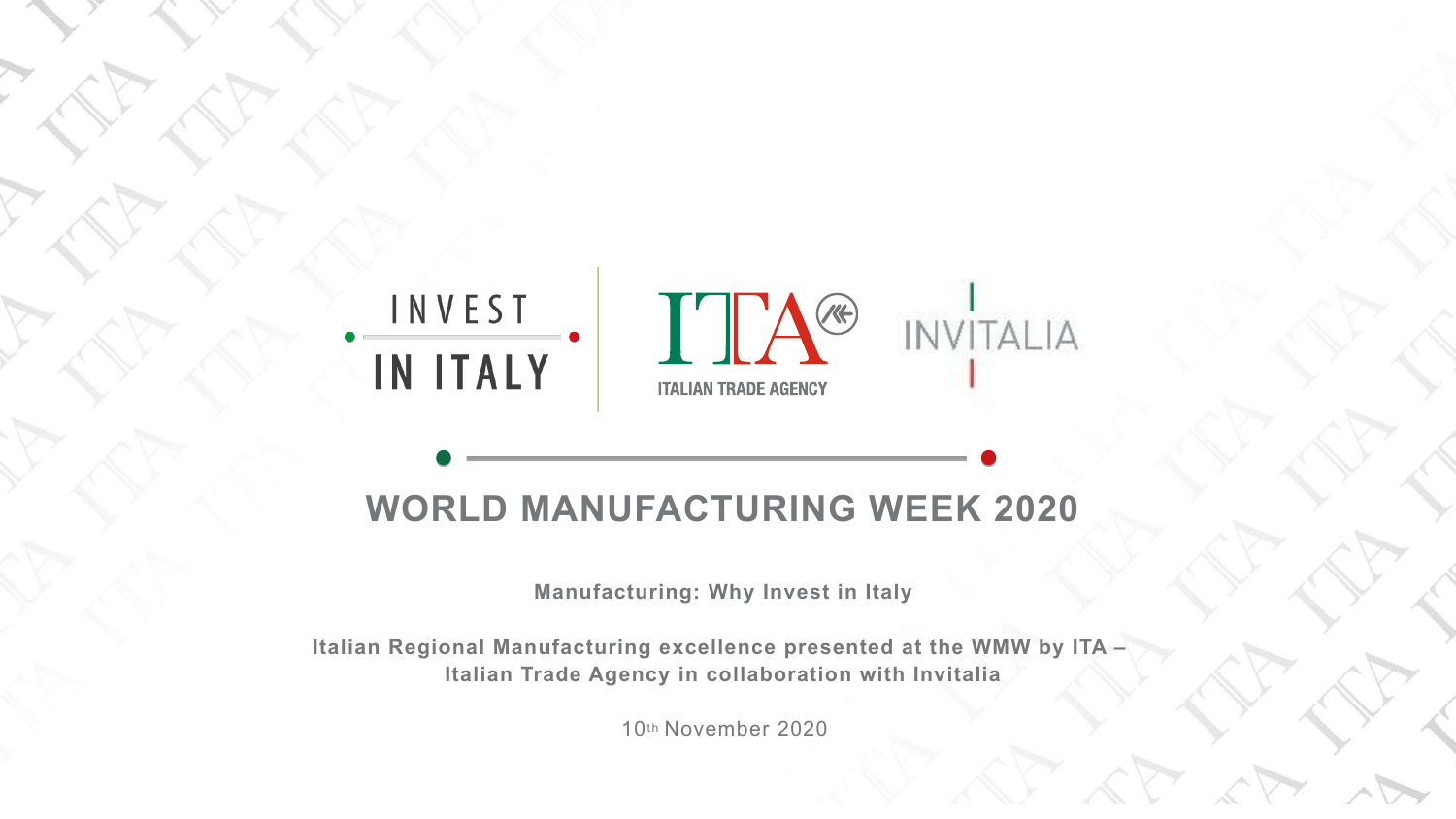



### **Shared competencies in Piemonte advanced manufacturing sectors**

*Giulia Marcon, Regione Piemonte,*  **Head of International Affairs dp** 

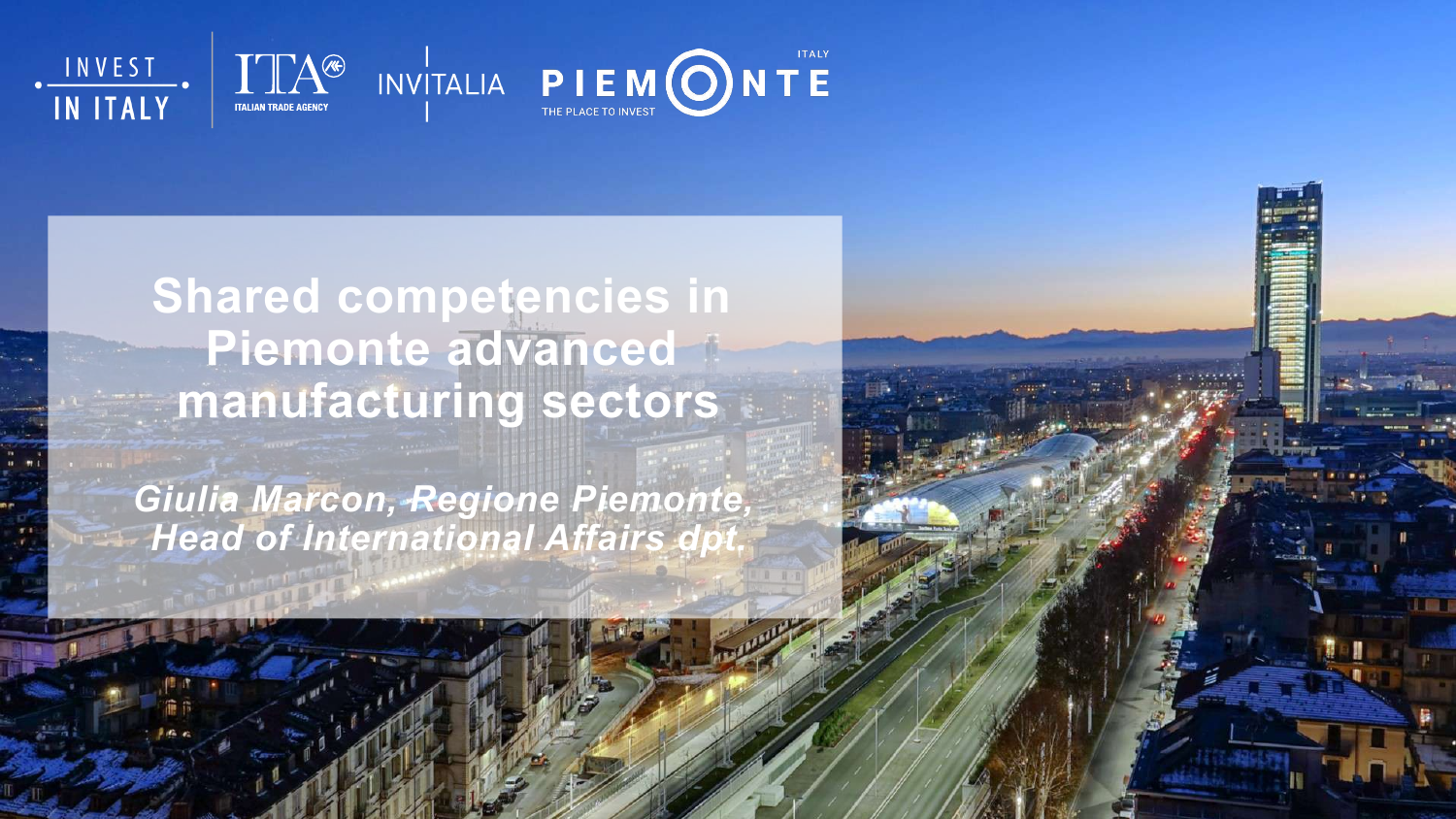

### **KEY FACTS AND FIGURES**

POPULATION PEOPLE LIVING IN TORINO AREA

 **4.4 m. 2.3. m** (7,3% OF THE NATIONAL TOTAL) (52% OF REGIONAL TOTAL)

EXPORT COMPANIES PIEMONTE RANKS  $\epsilon$  47.9 bn  $\epsilon$  436.043 4<sup>th</sup> in Italy (11,1% OF NATIONAL TOTAL (7,2% OF NATIONAL TOTAL) FOR EXPORT QUOTA

 GDP OVER **€ 127 bn 1K Towns** (7.8% OF NATIONAL TOTAL) AND 8 MAIN CITIES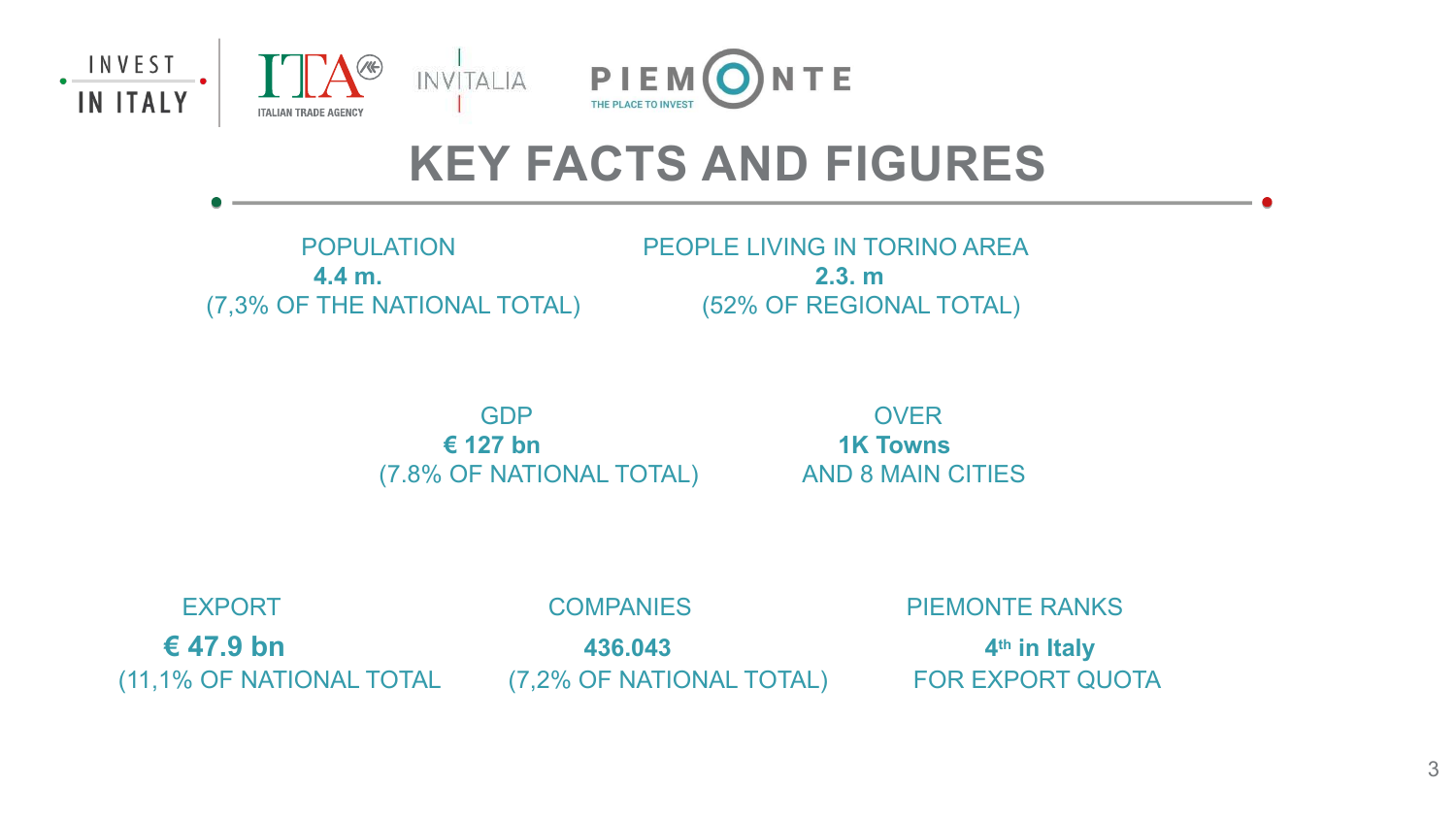

## **LOCATION ADVANTAGES**



+ **22 airline companies** Charter flights to 37 destinations

- + **Over 400 direct flights** every week to 12 national cities and 21 international
	-
- + Half an hour away from Torino city centre

destinations

**The cityof Torino is located...**

- + 150 Km from the **port of Genova**
- + 100 Km from the **port of Savona**
- + 50 min from **Milano-Malpensa intercontinental airport**: 185 destinations in 76 different countries

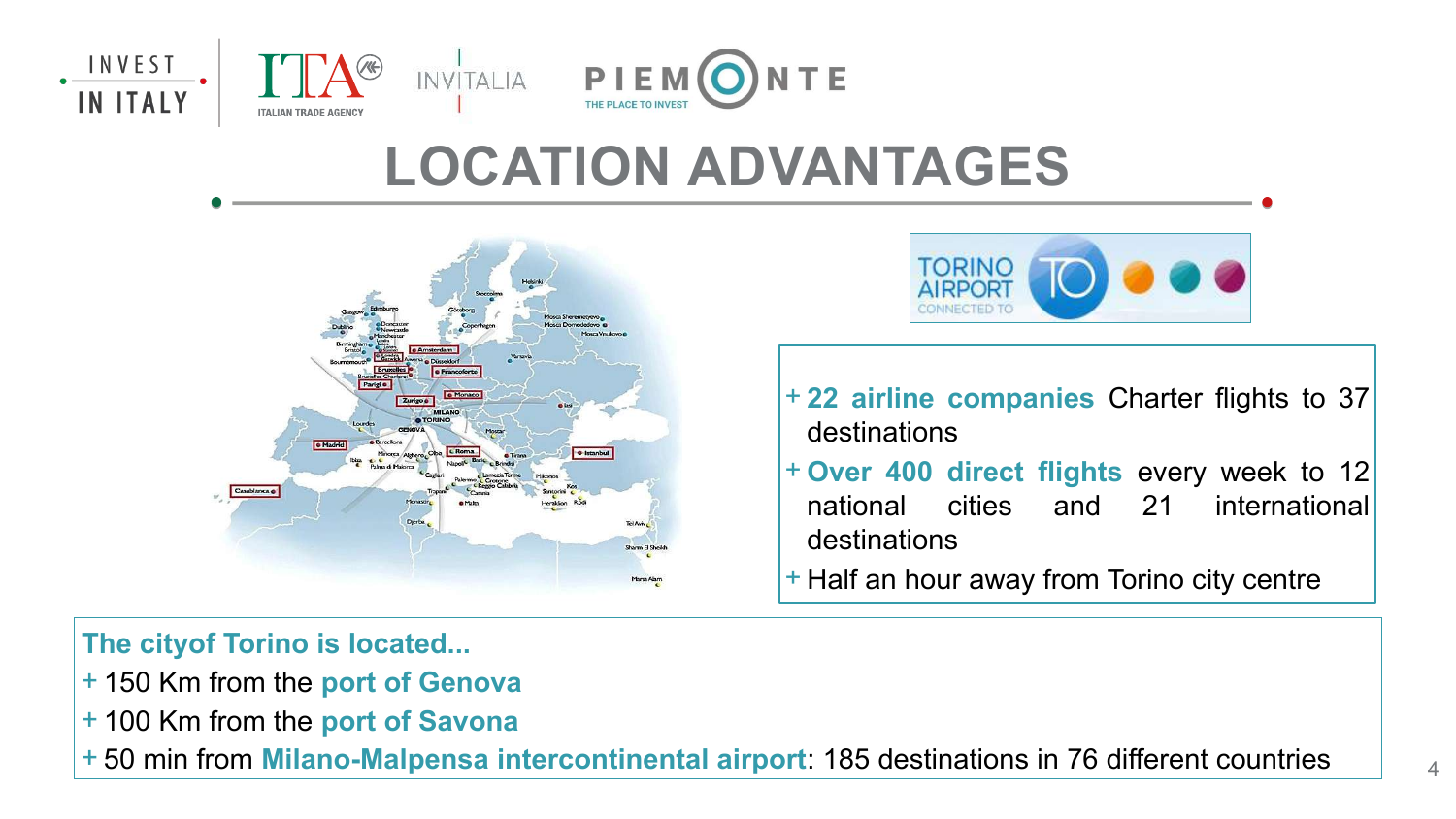### **AUTOMOTIVE & TRANSPORTATION SECTOR**







#### **Innovation paths**

- + Predictive driving
- + Autonomous driving
- + Collective mobility (e.g. car sharing)
- + Industry 4.0 (Big Data, Analytics, Additive Manufacturing, MMI)
- + Hybrid propulsion
- + Safety (vehicle & infrastructures)
- + Mobility aimed services
- + Comfort/health
- + Connectivity
- + Energy efficiency
- + Hydrogen railway engine

#### Some Key Players















#### **Facts & figures**

- + **Over 1,000 companies**
- + **94,000 employees**
- + **€ 19 bn turnover**
- + **50% of turnover from foreign markets**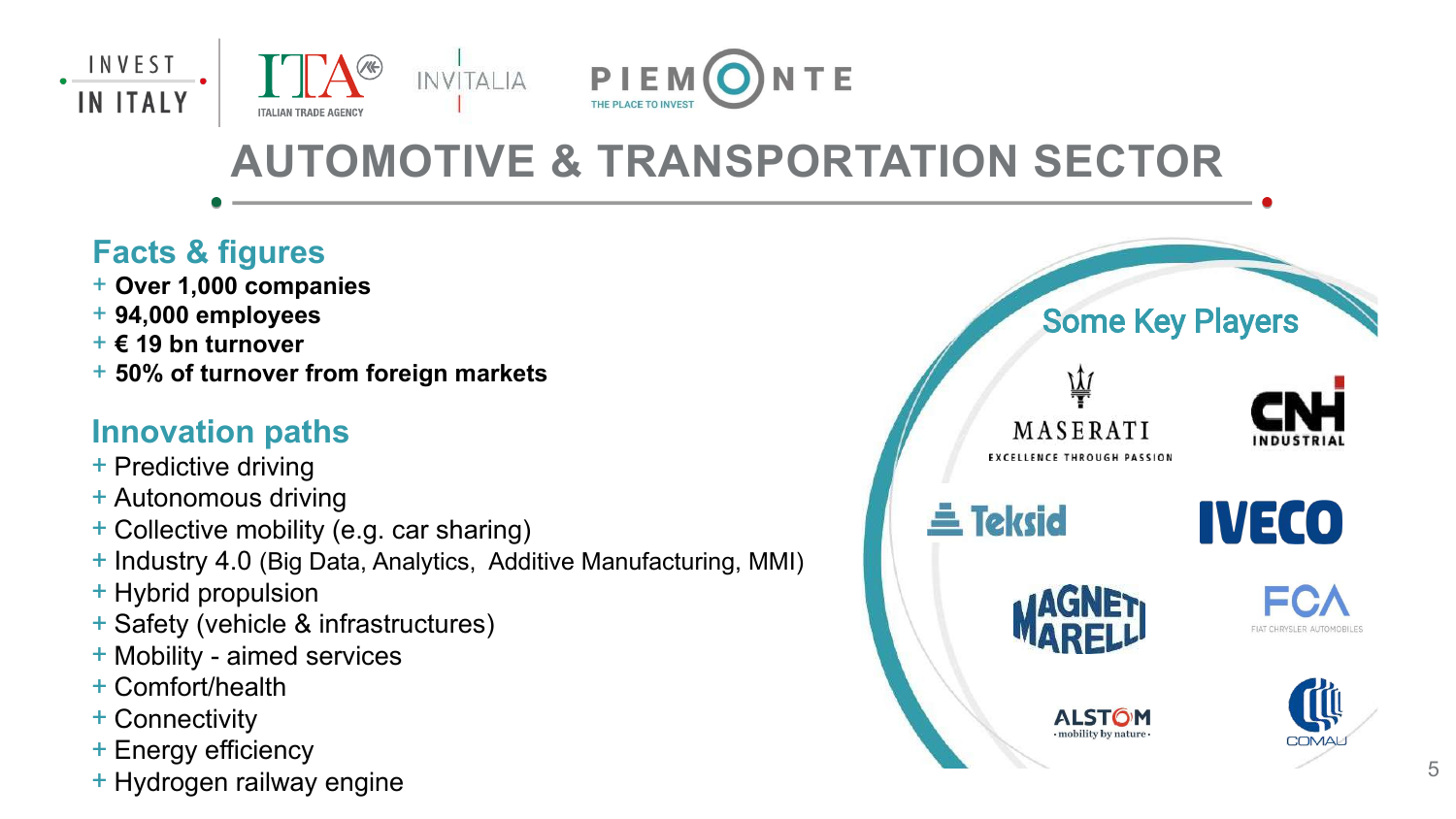#### **Facts&Figures of 2020's edition**

- **60** buyers
- **135** suppliers
- **117** companies exhibiting in virtual expo
- **20** countries represented
- **1100** b2b meetings
- **1** plenary conference
- **12** webinars (live and recorded)
- **50** speakers
- **4000** visualization





#### *A NEW SCENARIO AS DRIVING FORCE*

The place to explore the most important themes, trends and technologies that are transforming the automotive and transportation sectors today and provide you with exclusive industry contents.

#### *VTM 2ND EDITION: 30-31 MARCH, 2021 https://italy.vehiclemeetings.com/*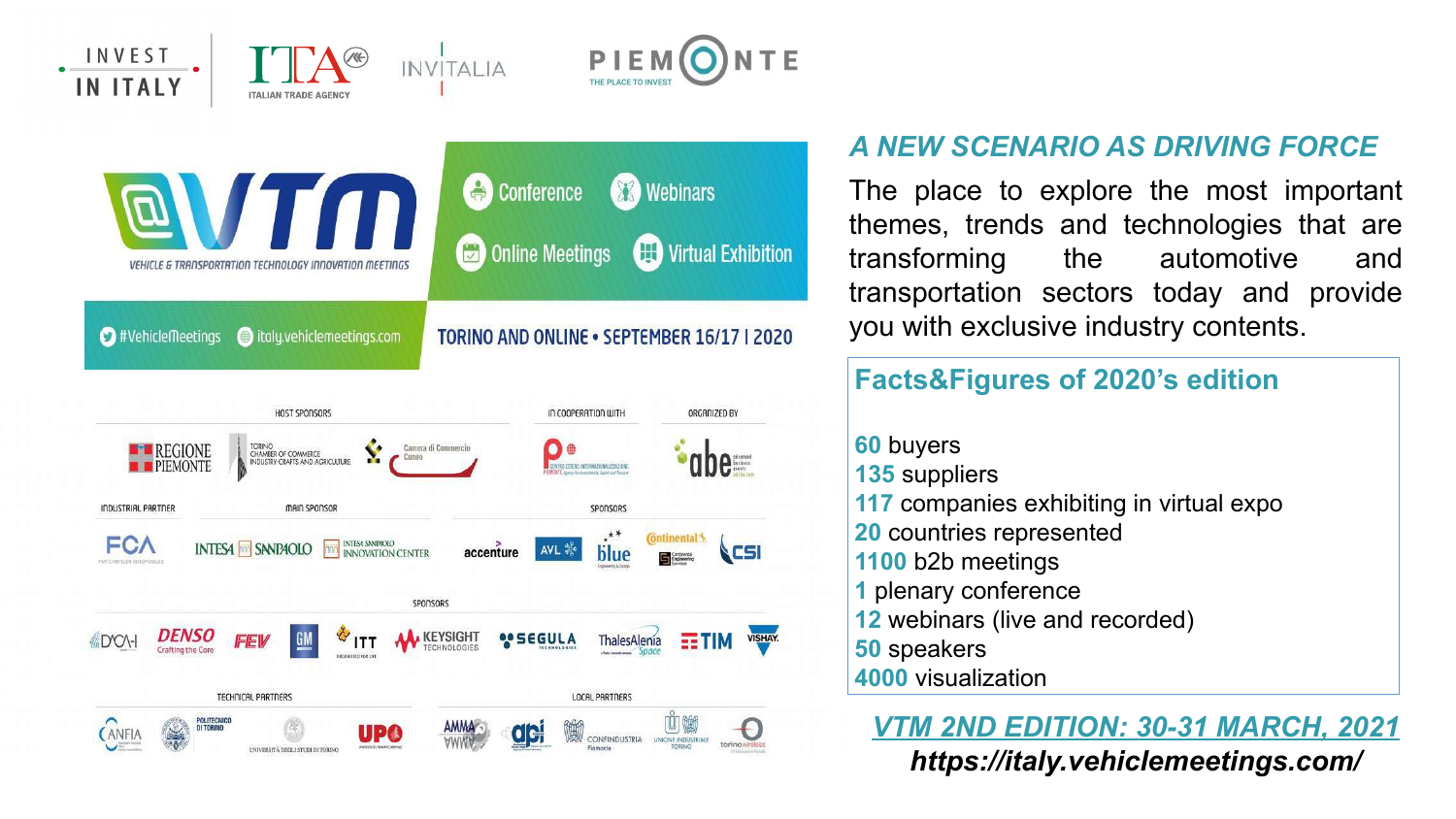







### **AEROSPACE SECTOR**

### Some Key players





#### **Avio Aero>**



#### **Facts & figures**

+ **1 Aerospace Cluster (DAP – Distretto Aerospaziale Piemonte)**

- + **280 companies**
- + **€ 3,9 bn turnover**
- + **14,800 employees**
- + **17% of national export**
- + **26% of exports directed to the USA**

#### **Innovation Paths**

- + Aerospace propulsion
- + Space systems
- + Components, systems & subsystems
- + Test and control equipment
- + Satellites
- + Aircraft manufacturing
- + Defence vehicles & systems
- + Engineering
- + Avionics
- + Software creation consultings
- + UAV/UAS/OPV



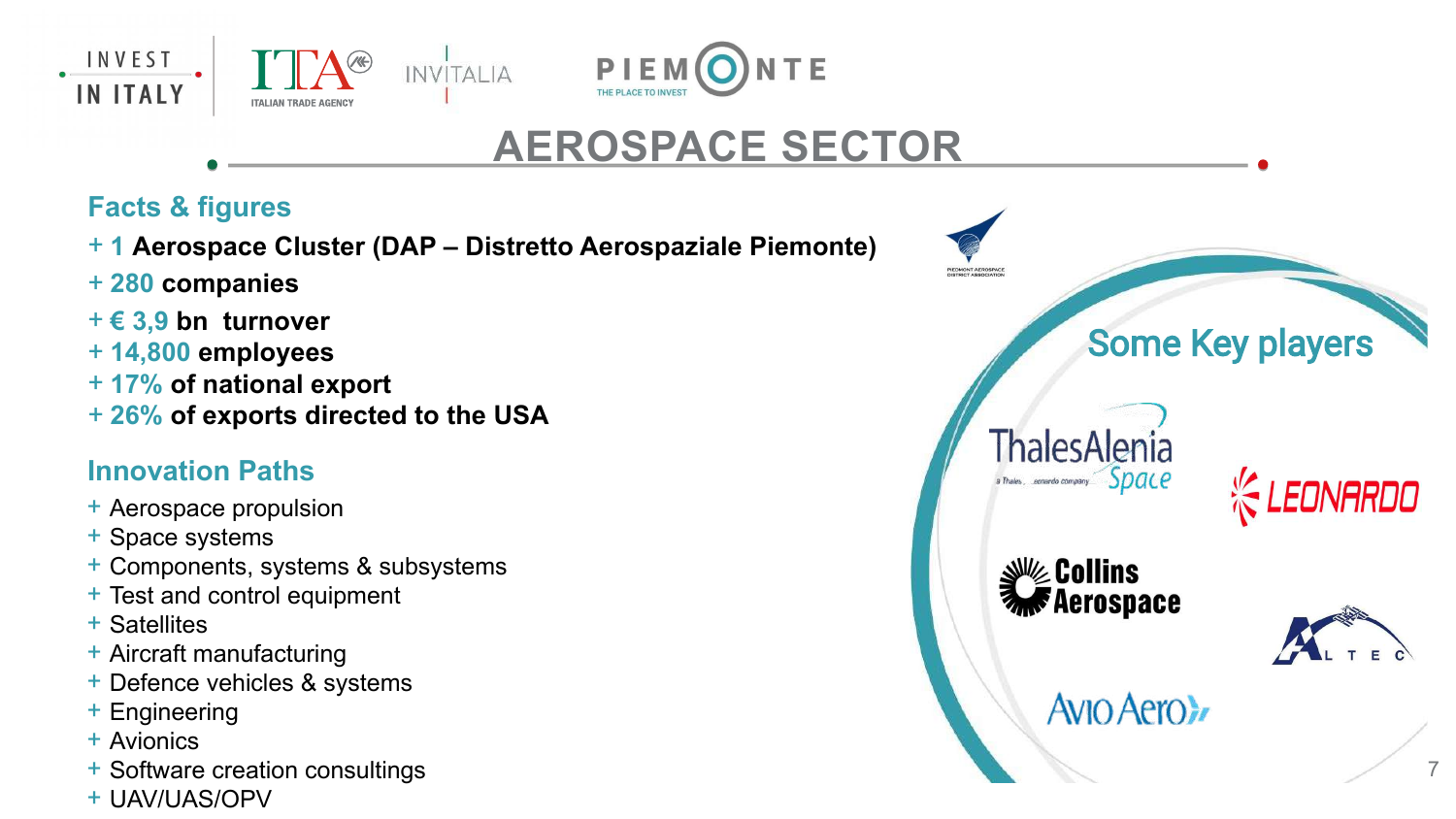### **AEROSPACE&DEFENSE MEETINGS TORINO**





### *Turin, November 31 – December 1, 2021*

- 8th edition
- aerospace and defense in Italy

The **only** international business convention for

**\* + 60%** buyers comparing previous edition (2017)

#### **Facts&Figures of last edition (2019):**

- **900** participants
- **35** countries represented
- **7.500** one-to one meetings
- 

#### **<http://torino.bciaerospace.com/>**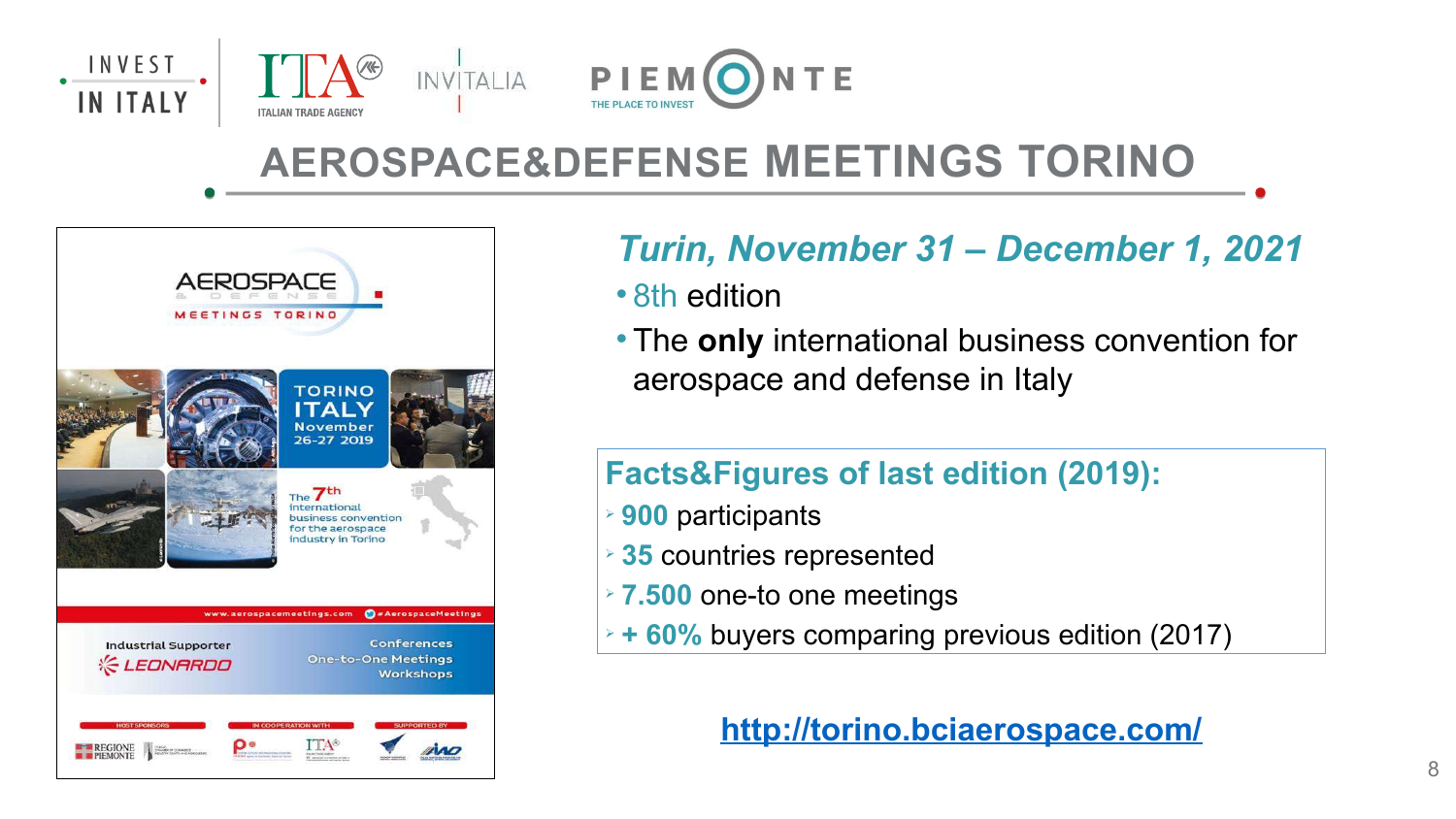### Facts & figures

- + 1,700 companies
- + 80 big companies
- + 2 Innovation hubs on Smart Manufacturing and ICT
- + 1 Competence center on Advanced Manufacturing
- + 2 Business incubator focused on related fields

#### Innovation paths

- + Industrial Internet of Things (IIoT)
- + Additive manufacturing
- + High performance manufacturing
- + Digitization of production processes
- + Process innovation
- + Virtual and augmented reality

#### Some Key Players





















### **SMART MANUFACTURING SECTOR**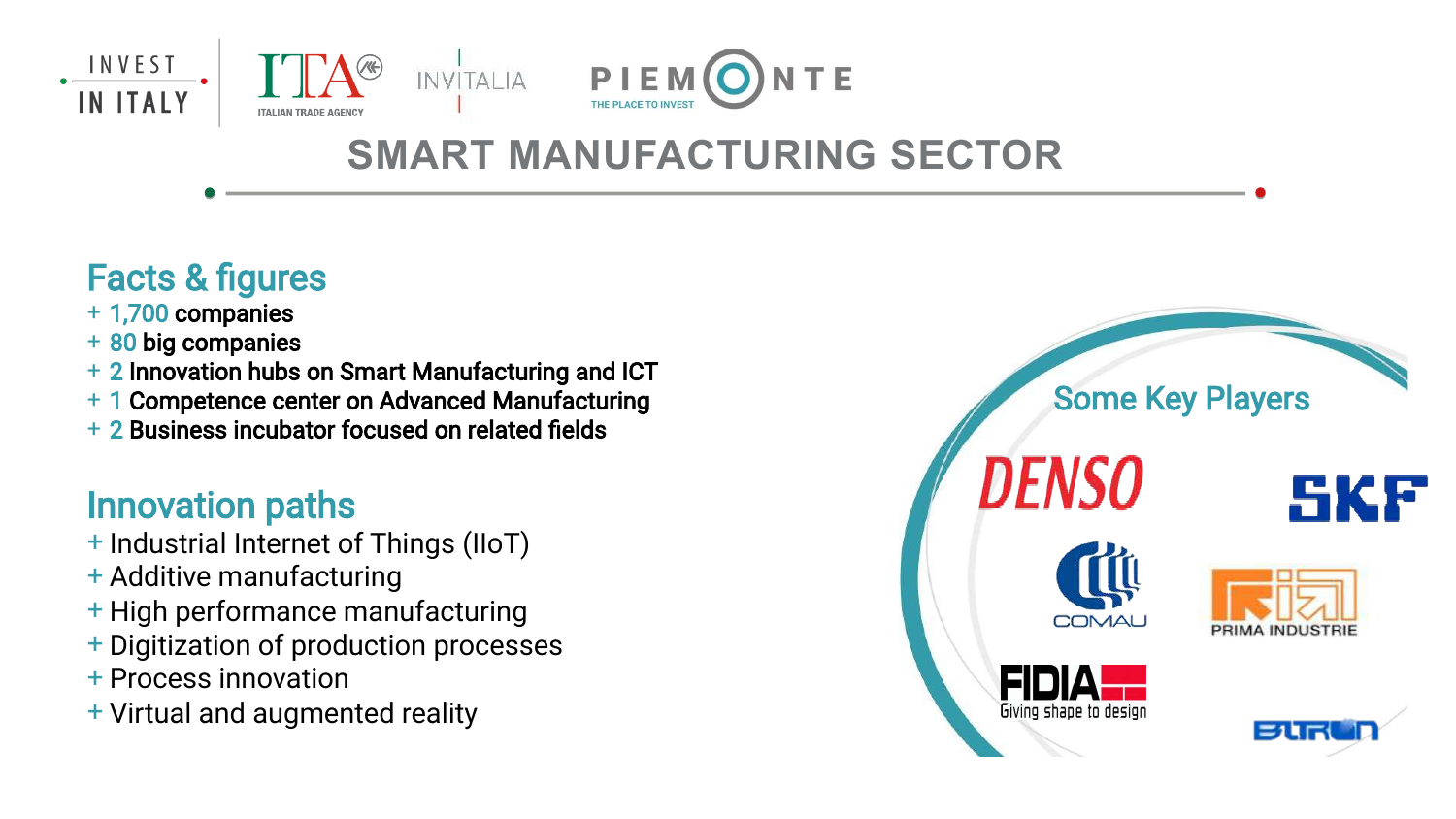### **COMPETENCE INDUSTRY MANUFACTURING 4.0**



**Goal:** bringing the development of new products **The 24 members:**  to a level of technological maturity close to market.

#### **5 Pilot Lines:**

- Additive manufacturing for advanced intelligent manufacturing.
- Additive manufacturing for **AUTOMOTIVE**
- Additive manufacturing for **AEROSPACE**
- Virtual simulation and digital twinning for the different industrial sectors.
- Enterprise 4.0 Academy (Training for new professional figures)
- **Investment:** 7.5 million €













#### **Tiren**



















**Agilent Technologies** 

**Avio Aero>>** 

 $\mathbf{S}$  consoft

FCA

GENERAL MOTORS





**SIEMENS** 'ingegno per la vita



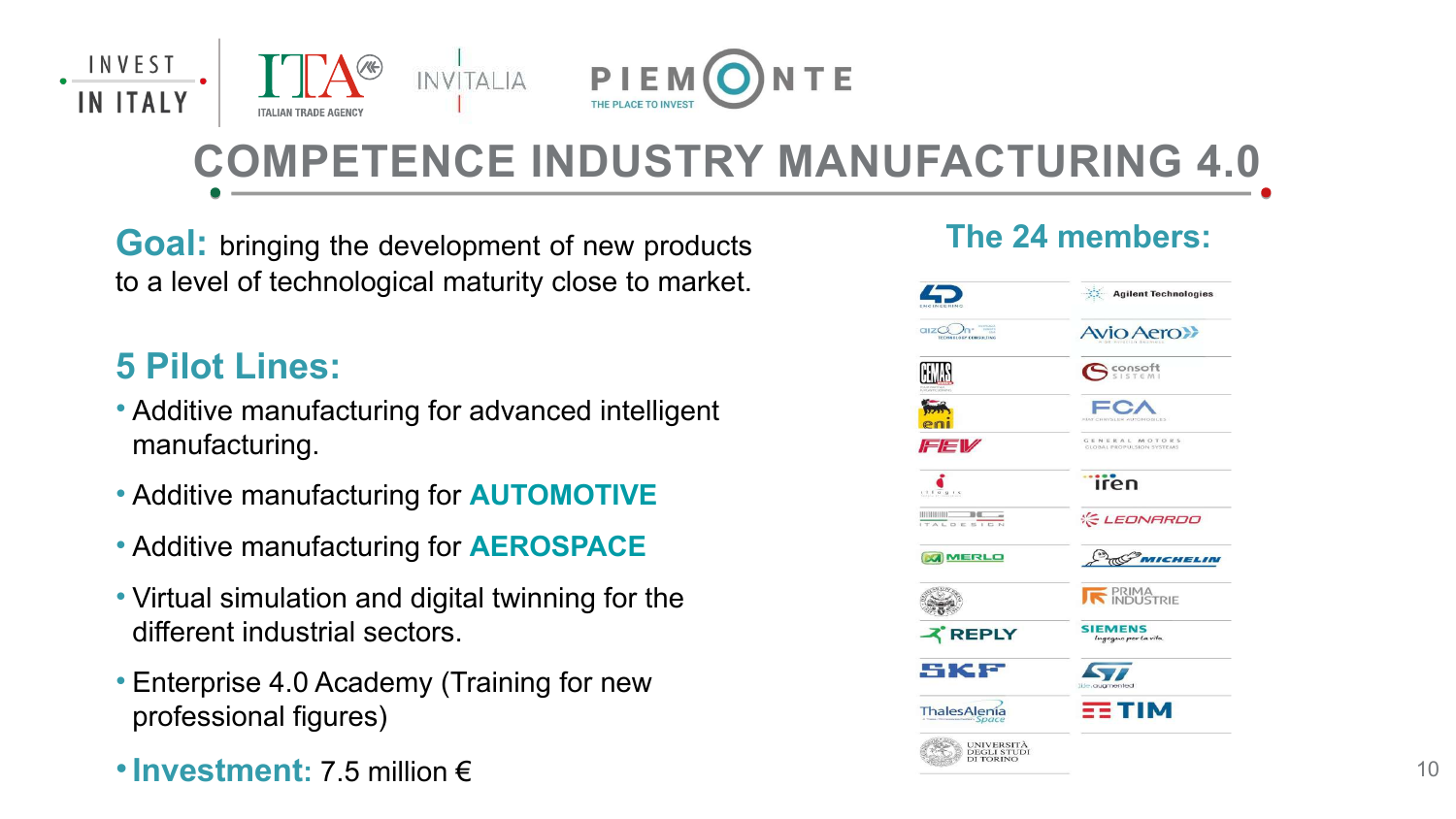### **MANUFACTURING TECHNOLOGY CENTER**



- **5 promoting Institutions**: Regione Piemonte, Politecnico of Torino, Chamber of Commerce of Torino, Municipality of Torino, University of Torino.
- **Field of activity:** applied research, professional training, innovation, technology transfer.
- **Main opportunities:** cooperative research between companies, universities and R&D Centers; technology demonstrators; continuous training, laboratories for "proof of concept" prototypes.
- **Located in TNE (Torino New Economy) area,** next to the Competence Industry Manufacturing 4.0
- **It will be operational in 3 years**
- **Investment:** 38 million €





Credits: Saverio Lombardi Vallauri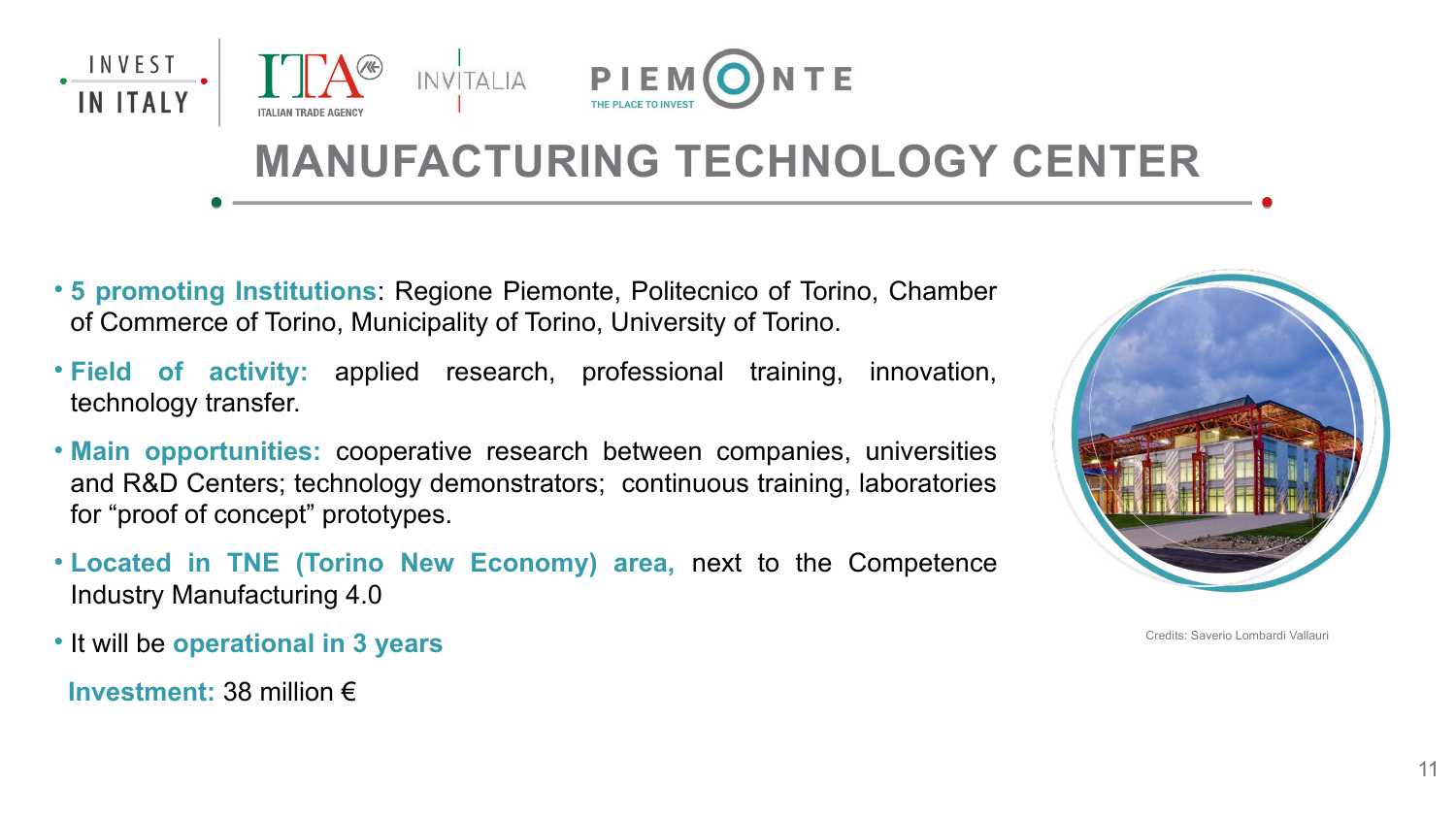



### **THE CITY OF AEROSPACE**

*A place where the technological-industrial excellence of the big companies of the territory merges with the Academia to create an eco-system open to the development and subsequent integration with the SMEs and start-ups to promote the development of the sector's innovation supply chain.*



#### **5 MAIN PILLARS**

- Continous presence of the **big aerospace industry**, with its know-how and incessant activity of R&D;
- Co-settlement of the **Faculty of Aerospace Engineering of Politecnico di Torino;**
- Gradual setting-up of **SMEs** and creation of an **area for start-ups**;
- Creation of an educational museum complex (**Space Center**), the first one in Italy;
- Development of a **services area** open to the public.

- 
- 

**Promoting Institutions/Companies:** University Politecnico di Torino, Leonardo, Thales Alenia Space, Altec

**Supporting Institutions:** Regione Piemonte, Metropolitan City of Torino, City of Torino, Distretto Aerospaziale Piemonte, Italian and European Space Agencies, Leonardo Foundation

**Investment**: 105 million €